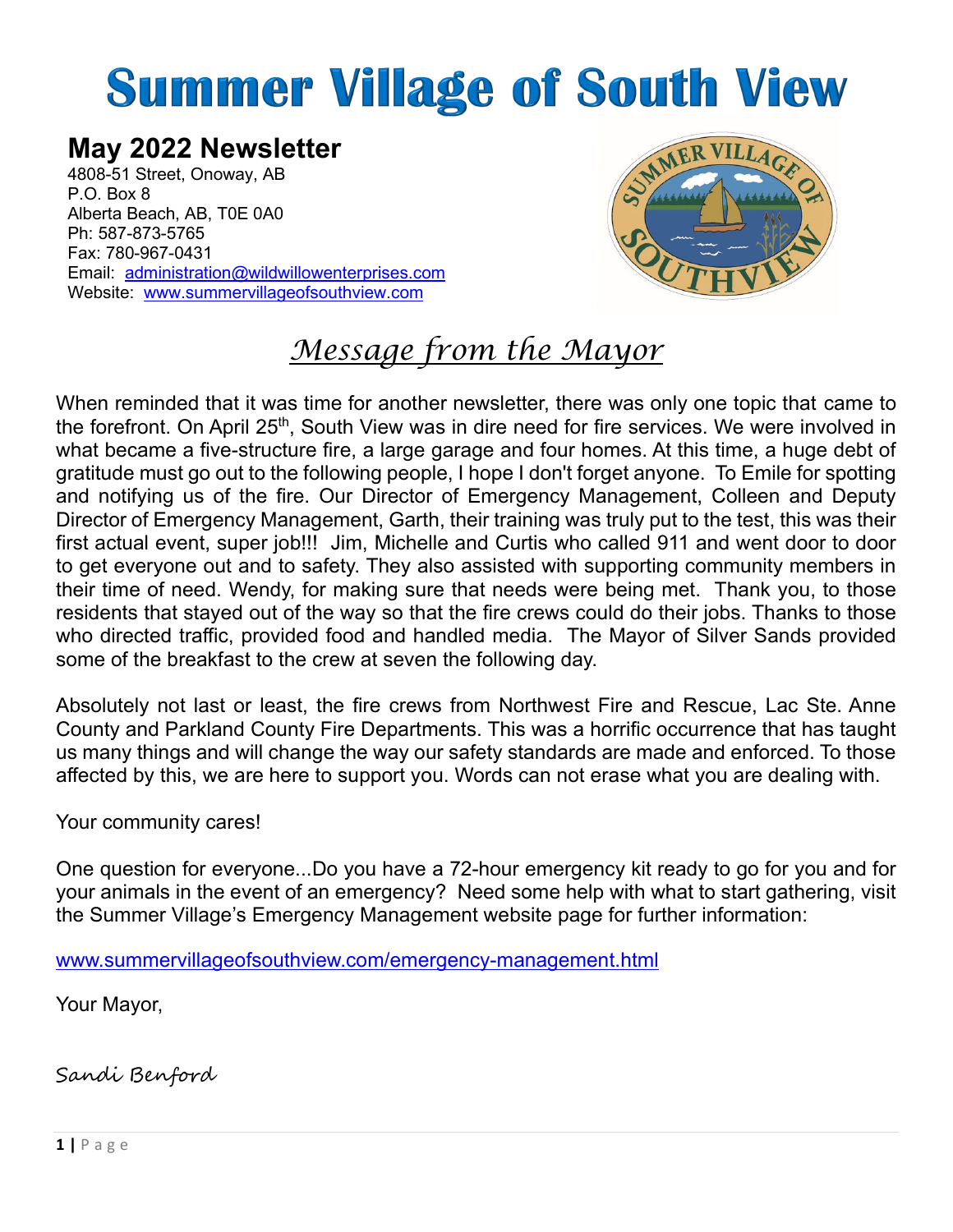# **Property Assessment**

Each year, the Assessor will inspect certain properties within the Municipality. The property assessment is the estimated market value of your property as of December 31<sup>st</sup> of the prior year which is used to calculate property taxes. If you disagree with your assessed value, you have 60 days from the date of your assessment notice to make an assessment complaint. The assessment complaint deadline is **Monday, July 25, 2022**. There is a fee of \$50.00 that must accompany a completed assessment complaint form which is available on the Summer Village website or by contacting the office. Prior to completing the assessment complaint form, please contact the assessor to first discuss the matter of your assessment (not your tax dollars), Dan Kanuka – 780-939-3310.

# **Property Taxes**

The Summer Village collects revenue annually to meet the projected costs of providing services to the community. These revenues are received through grants and through municipal property taxes. Other amounts collected on your annual tax bill are collected on behalf of the Lac Ste. Anne Seniors Foundation which is seeing a 3% increase from last year, the Alberta School Foundation Fund which is seeing an 11% increase from last year and the Provincial Policing Fund which will increase to \$3,252.00 this year from \$2,434.00 last year. This year, the minimum municipal tax payable has been set at \$1,075.00 per property which is up from \$1,050.00 last year with an overall increase to municipal taxes collected of 3.6%. Property taxes are due **Thursday, June 30, 2022.** The Summer Village has a monthly tax payment plan that runs from January to December, if you are interested in joining the plan, please contact the Summer Village Office – 587-873-5765.

# **Property Tax Payments**

#### **If paying your taxes by mail:**

Please make cheque payable to the Summer Village of South View and mail to Box 8, Alberta Beach, AB, T0E 0A0.

#### **If paying your taxes through telephone banking or online banking:**

You are required to set the Summer Village of South View up as a "Bill Payment", the account number will be your "Tax Roll Number" as shown on your Combined Tax and Assessment Notice.

#### **The Summer Village is currently registered with the following financial institutions for on-line payments:**

| <b>ATB FINANCIAL</b> | <b>BMO</b>                    | <b>CIBC</b> | TD CANADA TRUST  |
|----------------------|-------------------------------|-------------|------------------|
| SERVUS CREDIT UNION  | SIMPLII FINANCIAL SCOTIA BANK |             | <b>TANGERINE</b> |

#### **If paying your taxes through e-transfer:**

Please contact the administration office to set up an email and a password.

# **Docks & Mooring Structures**

There are new requirements in place by the Province for placing docks and mooring structures in Alberta Lakes! Alberta Environment & Parks has compiled a set of documents that outlines the requirements and process for an individual to obtain an authorization to place a temporary, seasonal dock for personal recreational use in Alberta's water bodies. This information can be found on the Alberta Environment & Parks website at [www.alberta.ca/lakeshores.aspx](http://www.alberta.ca/lakeshores.aspx) or on the Summer Village's website at [www.summervillageofsouthview.com/docks---a-user-guide.html.](http://www.summervillageofsouthview.com/docks---a-user-guide.html)

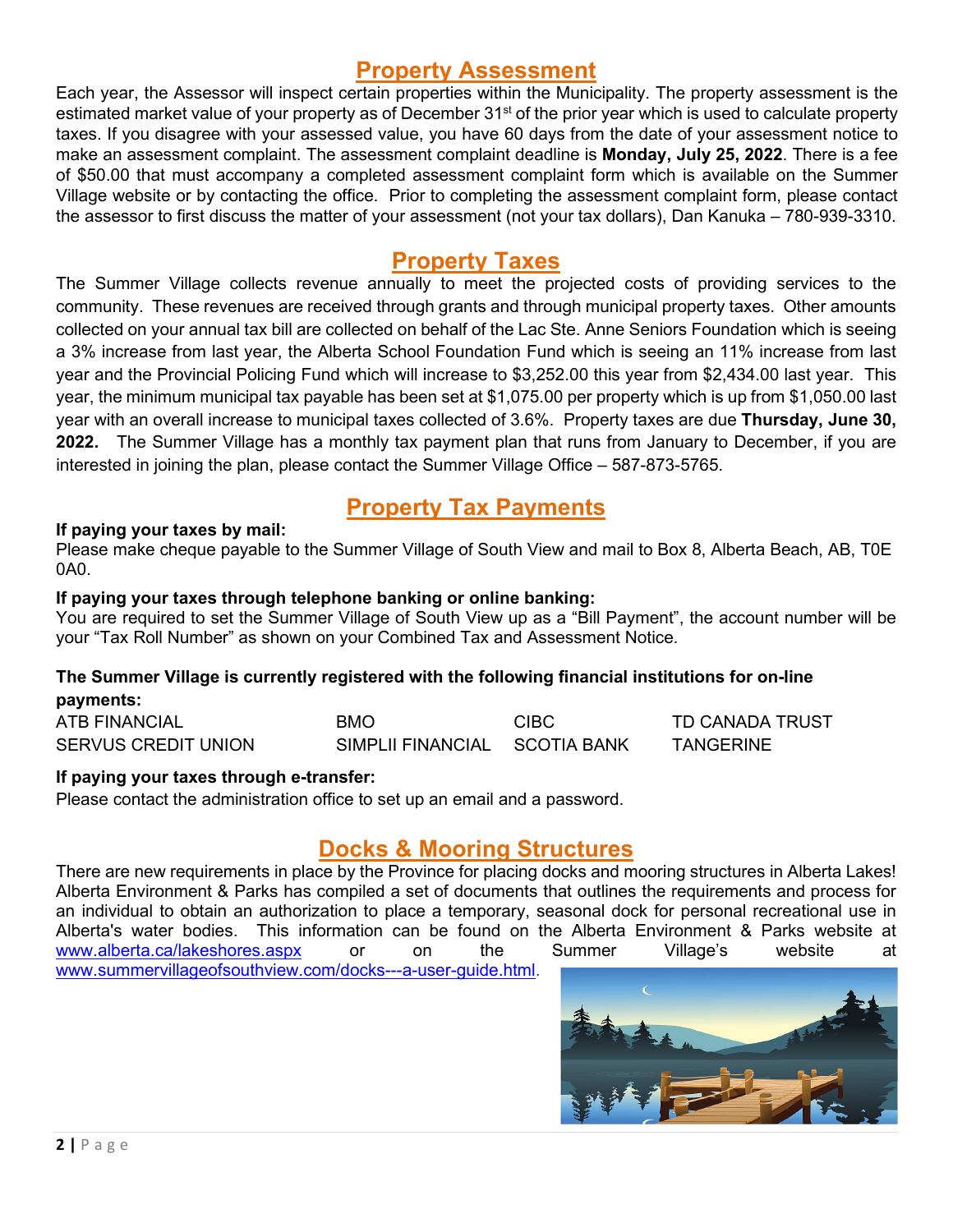# **Speed Limits in the Summer Village**

Adherence to the Summer Village speed limits is imperative for the safety of everyone. Speeding along Oscar Wikstrom drive is especially a concern. **The speed limit throughout the Summer Village is 30km/hour and lanes/alleys are 15km/hour.** 

# **Tree Removal**

Trees that are dead or appear dangerous will be removed on municipal property throughout the Summer Village. A reminder that trees on private property are the responsibility of the property owner.

# **Community Watch**

Please be aware of suspicious activity throughout the Summer Village. If you see something out of the ordinary that could be a potential crime, record any details and report the situation to the RCMP as soon as possible.

# **Bylaw Enforcement/ Community Peace Officer/ Animal Control/ RCMP**

The Summer Village currently contracts Peace Officer, Bylaw Enforcement & Animal Control services through a joint agreement with the Town of Mayerthorpe. Residents can contact this office directly at 1-844-786-4650 or by email at cpodawn@mayerthorpe.ca. A reminder that if you have an emergency pertaining to Police, Fire or Ambulance, you must dial 9-1-1 (the non-emergency RCMP line is 780-727-4446).

# **Animal Control Bylaw**

Animal Control Bylaw No. 143 will be strictly enforced. In accordance with this Bylaw:

- $\rightarrow$  Dogs must always be on a leash,
- $\rightarrow$  Dogs must be picked up after,
- $\rightarrow$  Dogs must not be allowed to excessively howl and bark,
- $\rightarrow$  Owners must not harbor more than two small pets of one kind.

A few reminders that all dogs within the boundaries of the Summer Village must be controlled and on a leash at all times including when in the park and reserve areas. There is currently no off-leash area for dogs. Please take responsibility for your animal's waste as we have many residents who enjoy walking throughout the Summer Village. Please try to feed your own animals inside as leaving pet food outside can bring unwanted wildlife into the Summer Village.

# **Household Waste Bins**

There are large waste bins throughout the Summer Village for residential waste Do NOT put furniture, BBQ's, tree limbs, shingles etc. or any renovation materials in the bins or you may be responsible for the cost of emptying the bin if you do so. These types of items are to be taken to the Regional Landfill Site located on Highway 43 and RR35. The disposal fee at the landfill site is \$57.50 per tonne. There is also a recycle depot which residents are encouraged to use. You can contact the site directly if you require further information at 780-967-3466. To help save space in the Summer Village bins, please cut apart boxes, break apart larger items and dump grass clippings and leaves from their bags. Please ensure all household waste is bagged.

# **Encroachments onto Road Right of Ways & Use of Municipal Reserves**

It is the responsibility of every property owner to understand and know where their property lines are. If you are unsure of your property boundaries, it is your responsibility to have your lot surveyed. If there happens to be items encroaching on Summer Village property, they will need to be moved within your property. These items are not permitted on any public property, including municipal reserves, lease land, parks, utility right of ways, streets or any other property owned by the Summer Village unless strictly allowed by the Municipality.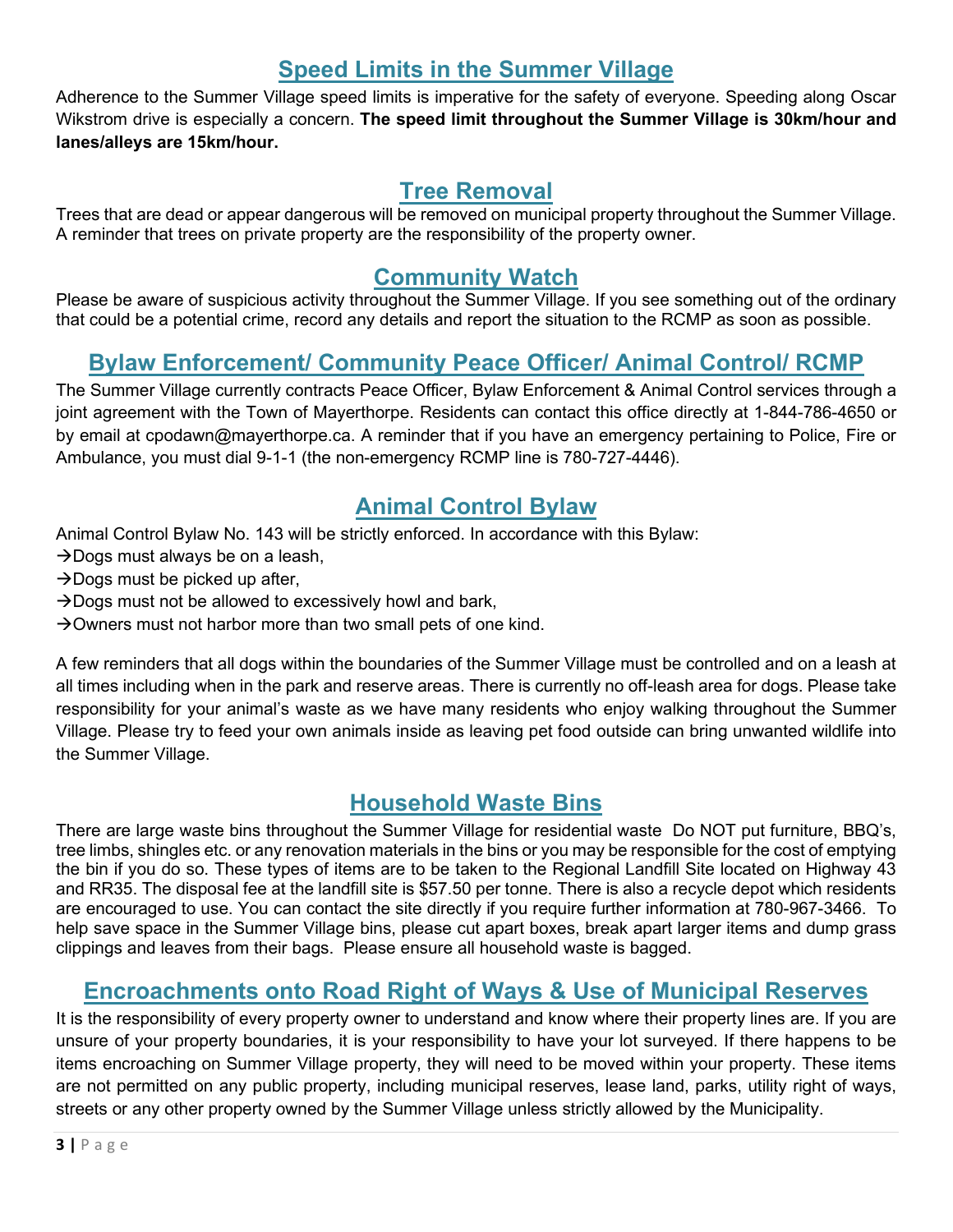# **Fires Happen! ARE YOU COVERED?**

**Did you know** that the cost of fire suppression by the fire department is payable by the **property owner?** In our area we have seen the cost of fire suppression for a structure fire as high as \$28,000 and for a wildland (grass fire) as high as \$12,000. Be sure to check your home insurance policy or talk to your insurance agent about what exactly your policy covers and how much it covers. Besides inquiring about your home structure fire insurance, we encourage you to inquire about wildland insurance (for a grass fire that happens but never reaches a structure). Should the fire department be dispatched by 9-1-1 to your residence for any reason (house alarms including false alarms, campfires during a fire ban or fires deemed out of control or unattended, downed utility line, etc.) you, as the property owner, will receive an invoice. The only exception is for medical response calls (assisting Alberta Health Services) – there is no charge for these calls.

# **Fire Pits**

#### **A reminder that all fire pits in the Summer Village of South View must:**

-Be at least 3 metres (10 feet) from buildings, property lines and anything else that could catch fire.



-Be less than 0.6 metres (2 feet) high / Be less than 1 metre (3 feet) wide.

-Have enclosed sides made from bricks, concrete or heavy-gauge metal.

-Have a mesh screen on top to stop sparks (spark-arrestor) with openings smaller than 1.25 centimetres (1/2 inch).

# **Emergency Management**

Included in this mailout is an Emergency Management brochure prepared by our Ste. Anne Summer Villages Emergency Management Partnership. **Please take the time to read this brochure.**

# **GET PREPARED!**

Emergencies can happen at any time and without warning. Be ready. With a little preparation, you can respond quickly to help yourself and others. Understand the risks in your area, create a household emergency plan and build an emergency kit.

*www.getprepared.gc.ca/index-en.aspx*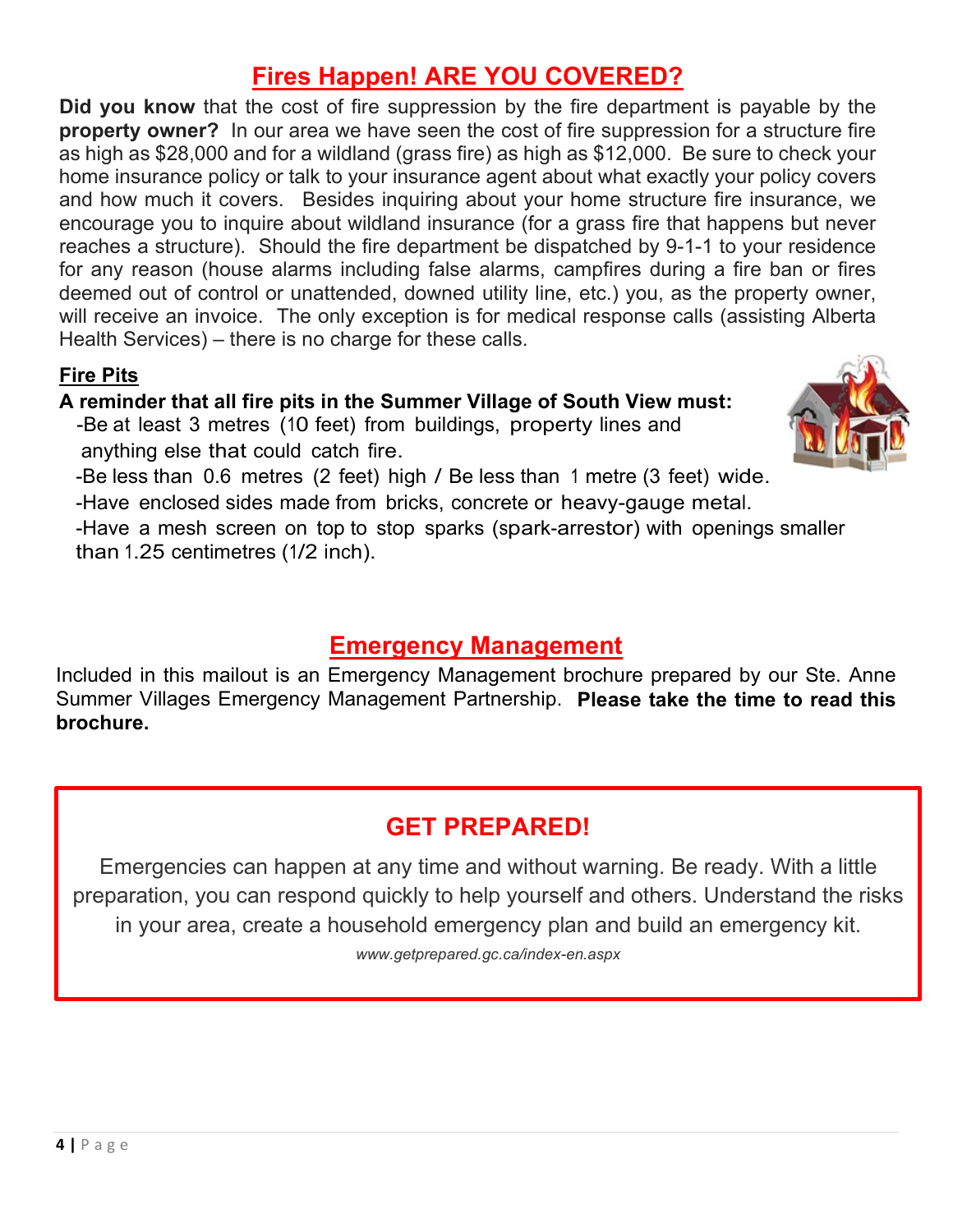# **Lake Isle & Lac Ste. Anne Water Quality Management Society www.LILSA.ca**

#### **Did you know that LILSA:**

- $\checkmark$  Advocates for the health of our lakes:
- $\checkmark$  Is working hard to slow and prevent the spread of **FLOWERING RUSH**, an invasive species that is taking over Lake Isle and making its way to Lac Ste. Anne;
- $\checkmark$  Completed a State of the Watershed Report and is working with other organizations to develop a Watershed Management plan;
- $\checkmark$  Partners with municipal and provincial governments to apply for grants and improve the quality of our lakes;
- $\checkmark$  Is working on short and long-term solutions to improve our lakes and keep them healthy and useable for generations to come;
- $\checkmark$  Needs more members to keep doing their important work!

#### Become a LILSA Member today!

There is no time commitment required. You can do as little or as much as you choose. **By becoming a member you will:**

- $\checkmark$  Help support the health of our lakes:
	- $\checkmark$  Be able to vote at the AGM;
	- $\checkmark$  Be eligible to run for the Board;
	- $\checkmark$  Be a part of the solution!

Annual Memberships are \$20 (individual or family) & can be purchased at:

Alberta Beach Village Office (4935-50 Avenue Alberta Beach)

Lac Ste. Anne County Building (56521 Rge Rd 65 Lac Ste. Anne County)

Summer Village Administration Office (4808-51 Street Onoway)



Flowering Rush

# **Do You Think You've Spotted A Quagga Or Zebra Mussel?**

If you have spotted a quagga or zebra mussel, report it to Alberta's invasive species hotline at **1-855-336 BOAT (2628).**

#### **Help Prevent the Spread - Clean, Drain, Dry Your Boat!**

#### **Clean**

- $\Box$  Clean and inspect watercraft, trailer and gear
- $\Box$  Remove all plants, animals, and mud at the access area or dock
- $\Box$  At home, soak your gear in a bleach solution for at least one minute
- $\Box$  Rinse, scrub or pressure wash your boat away from storm drains, ditches or waterways

#### **Drain**

- $\Box$  On land, before leaving the waterbody, drain all water from:
- □ Bait buckets Ballast
- □ Coolers □ Internal compartments
- $\Box$  Live wells  $\Box$  Bilges
- 

#### **Dry**

- $\Box$  Dry the watercraft and gear completely between trips and allow the wet areas of your boat to air dry
- $\Box$  Leave compartments open and sponge out standing water Please help to keep our aquatic animals and plants healthy – **Do not wash Vehicles, ATV's, Boats etc. in the lake!!**



Quagga & Zebra Mussels